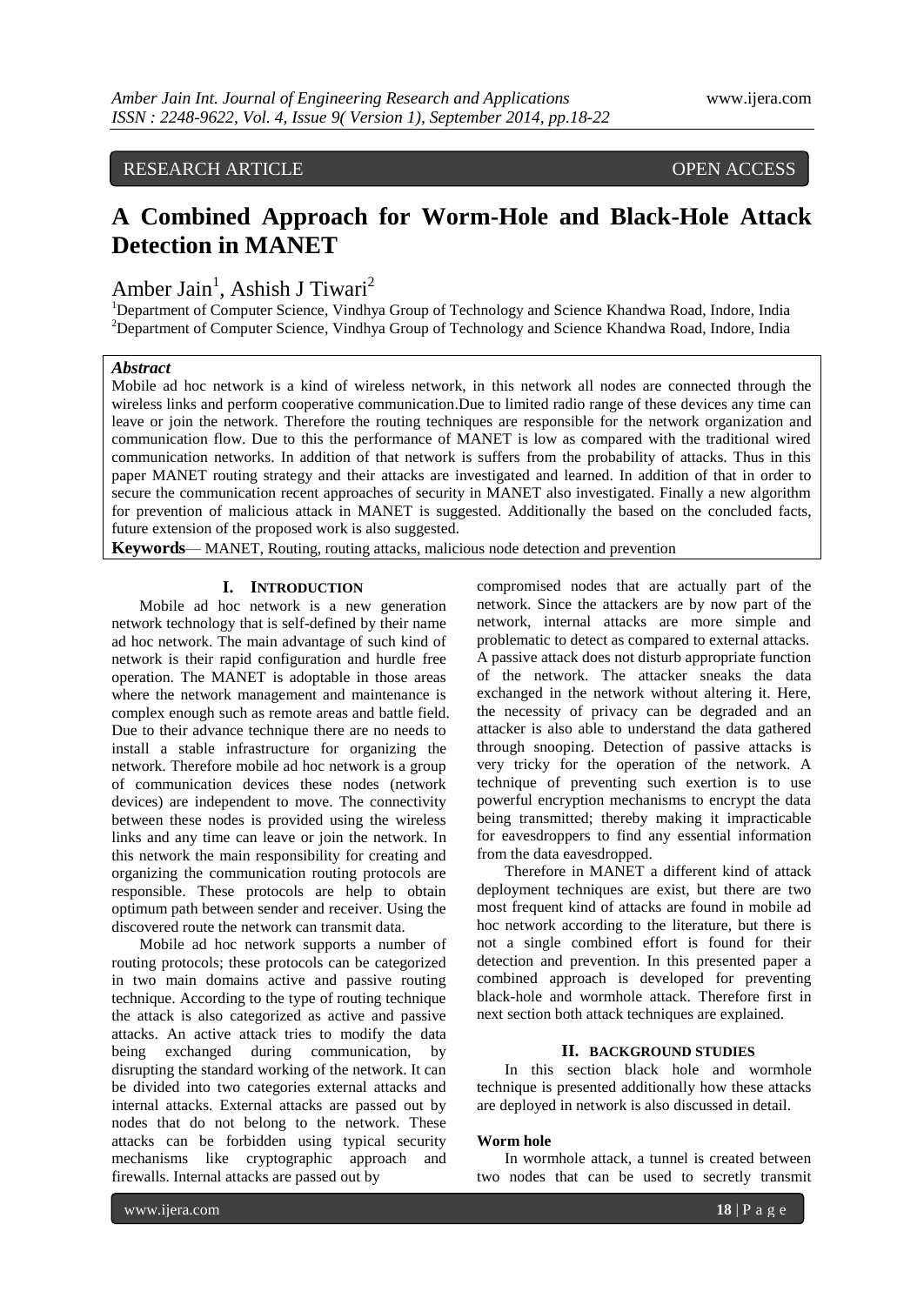packets. In a wormhole attack, an attacker receives packets at one point in the network, tunnels them to another point in the network and then replays them into the network from that point. For tunneled distances longer than the normal wireless transmission range of a single hop, it is simple for the attacker to make the tunneled packet arrive sooner than other packets transmitted over a normal multihop route, for example through use of a single long range directional wireless link or through a direct wired link to a colluding attacker. It is also possible for the attacker to forward each bit over the wormhole directly, without waiting for an entire packet to be received before beginning to tunnel the bits of the packet, in order to minimize delay introduced by the wormhole. If the attacker performs this tunneling honestly and reliably, no harm is done; the attacker actually provides a useful service in connecting the network more efficiently. The wormhole attack is particularly dangerous against many ad hoc network routing protocols in which the nodes that hear a packet transmission directly from some node consider themselves to be in range of (and thus a neighbor of) that node. For example, when used against an on-demand routing protocol such as DSR or AODV, a powerful application of the wormhole attack can be mounted by tunneling each ROUTE REQUEST packet directly to the destination target node of the REQUEST. When the destination node's neighbors hear this REQUEST packet, they will follow normal routing protocol processing to rebroadcast that copy of the REQUEST and then discard without processing all other received ROUTE REQUEST packets originating from this same Route Discovery [1] [2].



Figure 1 wormhole attack

#### *Classification of Wormhole Attack*

It is difficult to detect such dangerous attacks and no one can predict what the wormhole nodes can do and where and when. The wormhole attack is invisible at the higher layer and therefore, two end points of the wormhole are not visible in the route in which detection becomes much more complex. Wormhole can be classified into further five categories as proposed

- Wormhole using Encapsulation.
- Wormhole using out of band channel.
- Open wormhole attack.
- Closed wormhole attack.
- Half open wormhole attack.
- Wormhole with high power transmission.

#### *Black Hole*

In this attack, an attacker advertises a zero metric for all destinations causing all nodes around it to route packets towards it. A malicious node sends fake routing information, claiming that it has an optimum route and causes other good nodes to route data packets through the malicious one. A malicious node drops all packets that it receives instead of normally forwarding those packets. An attacker listen the requests in a flooding based protocol.

In Black hole attack, using routing protocol to an attacker advertises itself as the shortest path to the target device. An attacker watches the routes request in a flooding based routing protocol. When the attacker receives an appeal for a route to the target node, it forms a respond involving of really short route. If the mischievous respond reaches the initiating node before the reply from the genuine node, a fake route gets created. Once the malicious device joins the network itself among the communicating nodes, it is bright to do anything with the packets passing through them. It can crash the packets between them to perform a denial-of-service attack, or on the other hand use its position over the route is the first step of man-in-the-middle attack [3]. The black hole attack is a well-known security issue in MANET. The intruders develop the loophole to deploy their malicious activities because the route detection process is necessary and predictable. Many researchers have conducted different detection techniques to propose different types of detection schemes.

For example, in Fig. 2, source node S wants to send data packets to destination node D and initiates the route detection process. Suppose that device 2 is a malicious device and it claims that it has a route to the destination whenever it receives route request packets, and straight away sends the reaction to node S. If the reply from the malicious node 2 influences firstly to node S, then node S considers that route detection is finished, than S ignores all other replies and starts to send data packets to node 2. As an outcome, all packets through the malicious node is consumed or lost.



Figure 2 black hole attack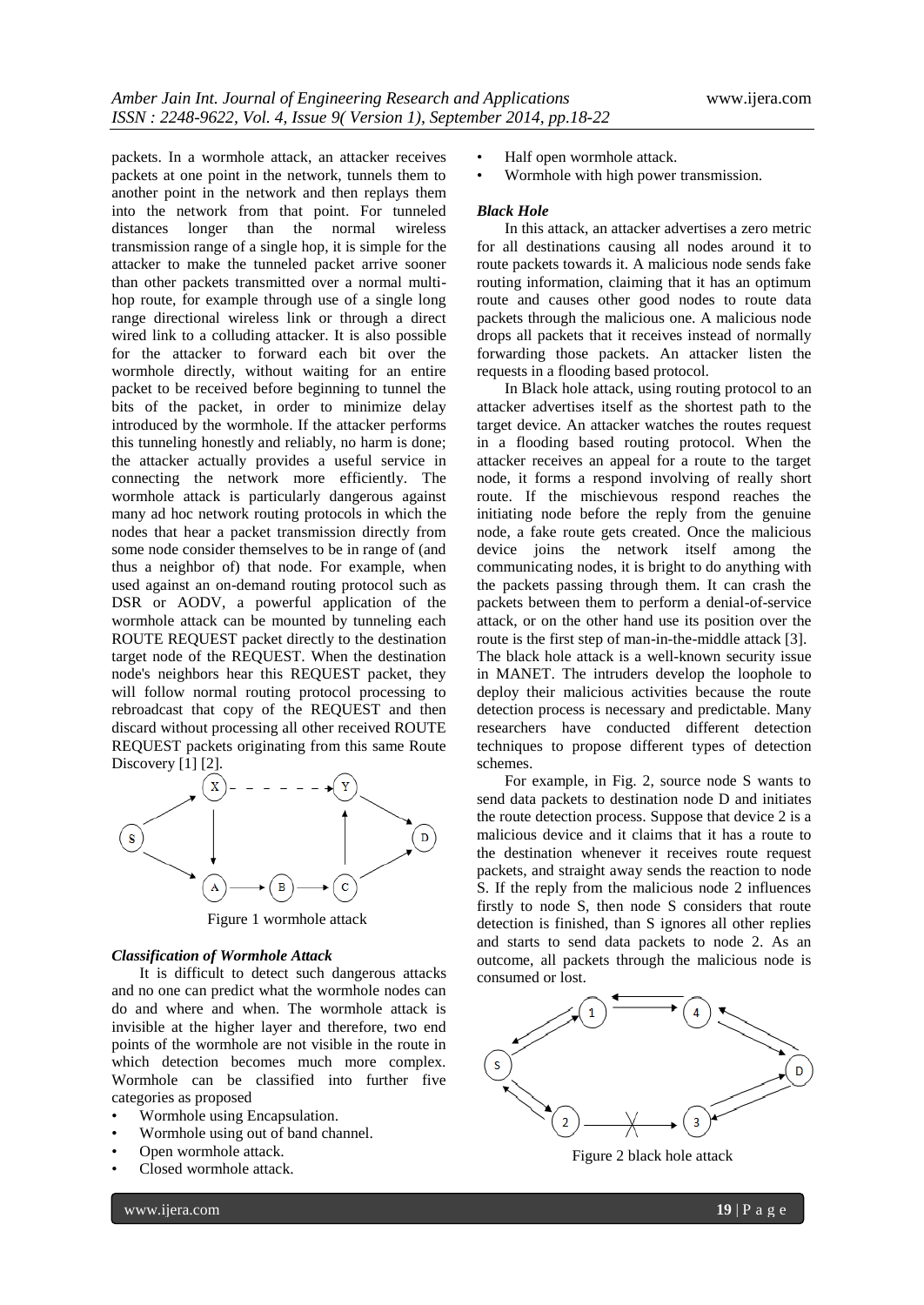# **III. BLACK HOLE DETECTION TECHNIQUES**

There are a large number of studies related to the Black hole attack detection and prevention techniques are available. In order to classify them an important contribution placed by [4], in their studies they provide various Black hole detection and prevention techniques and their description some of them are listed in this section.

## *Neighbourhood-based and Routing Recovery Scheme*

Author claim that after a slightly modified the on-demand routing like DSR can also suitably applied over detection scheme uses on a neighborhood-based method. To recognize the black hole attack and a routing revival protocol to build the correct path. The neighbor-hood-based technique is working to identify the unsubstantiated nodes, and the source node sends a Modify Route Entry control packet to destination node to renew routing path in the recovery protocol. In this organization, not only a lower detection time and higher throughput are achieved, the precise detection is also achieved. To validate the mentioned approach, the routing control overhead does not increase. Conversely, this organization is impractical when the attackers cooperate to forge the reply packets [4].

## *Redundant Route Method and Unique Sequence Number Scheme*

To find alternative route from the source node to target node, in other words, there exist some redundant routes inside the routing path, and authors believe that there are three routes at least in the scenario. The receiver who has a route, to the target will reply this request, and a allow investigation at source node. After that sender will store RREP packet till more than two RREP packets are received, and send the buffered packets after recognizing a secure route. It demonstrates that there are at lowest two routing paths available. Then, the source node distinguishes secure route from the number of hops, and avoid black hole attacks.

## *Time-based Threshold Detection Scheme*

That is an improvement of AODV routing protocol. The design concept is based on a timer setting in the Timer Expired Table for gathering the request from other nodes after accepting the first request. It will accrue the packet's sequence number and the received time, counting the timeout value based on the arriving time of the first route request, inspecting the route valid or not based on the above threshold value. The simulation using GloMoSim reflects that, a higher PDR is gained with negligible delay and overhead. However the end-to-end delay

may affect even when the suspicious device is away from the source device.

## *Next Hop Information Scheme*

This technique is composed in two parts, reaction and detection, in first part field next hop is introduced in the RREP packet. Earlier source node conveys the data packets; the RREP packet is examined initially between intermediate node and target node. Each node manages BIT, and the fields in his table. That includes source, target, PRC, current node ID, PFC, PMC. Then the PMC is restructured by locating the BIT from their neighbours. If the node acts correctly, the corresponding count value multiplies. Then, a malicious node can be found out if the number of receiving packets differentiates from sending packets. The second part is separating the black hole, thus each node maintains an IT and stores the black node ID. The ID is broadcasted to every node in order to eliminate the malicious node by checking the isolation table.

# **IV. WORMHOLE DETECTION TECHNIQUES**

**Packet leashes [6]** are available to detect and defend against the wormhole attack. In particular, the authors proposed two types of leashes first is temporal leashes and second is geographical leashes. For the temporal leash approach, each node computes the packet expiration time t, based on the speed of light c and includes the expiration time, t, in its packet to prevent the packet from traveling further than a specific distance, L. The receiver of the packet checks whether or not the packet expires by comparing its current time. The author also proposed TIK, which is used to authenticate the expiration time that can otherwise be modified by the malicious node. The main drawback of the temporal leash is that it requires all nodes to have tightly synchronized clocks. For the geographical leash, each node must know its own position and have loosely synchronized clocks. In this approach, a sender of a packet includes its current position and the sending time. Therefore a receiver can judge neighbor relations by computing distance between itself and the sender of the packet. The advantage of geographic leashes over temporal leashes is that the time synchronization needs not to be highly tight [5].

In [7], the authors offer protection against a wormhole attack in the OLSR protocol. This approach is based on location information and requires the deployment of a public key infrastructure and time-stamp synchronization between all nodes that is similar to the geographic leashes proposed in [6]. In this approach a sender of a HELLO message includes its current position and current time in its HELLO message. Upon receiving a HELLO message from a neighbor, a node calculates the distance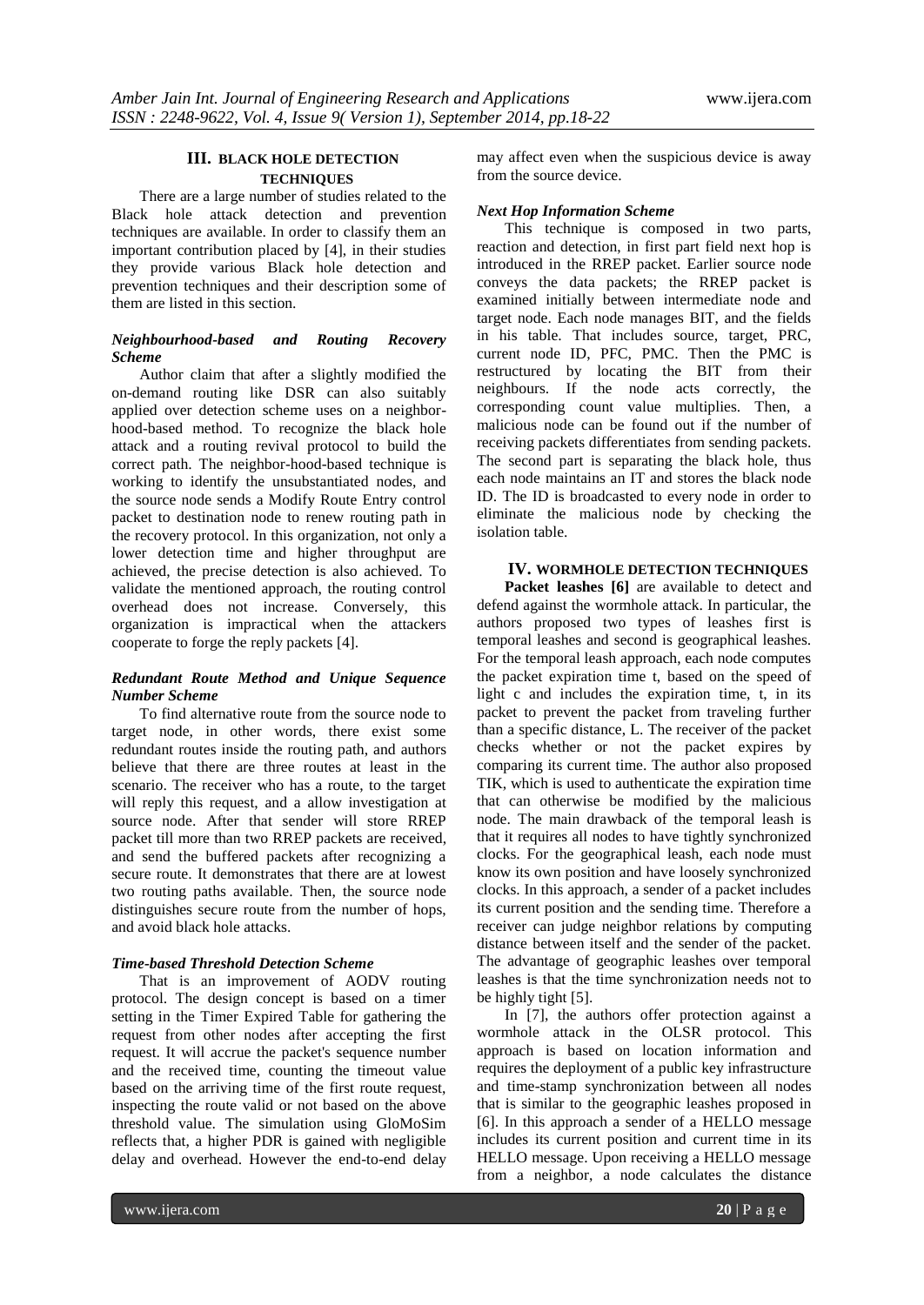between itself and its neighbor, based on a position provided in the HELLO message. If the distance is more than the maximum transmission range, the node judges that the HELLO message is highly suspicious and might be tunneled by a wormhole attack [5].

In the authors propose a statistical analysis of multipath (SAM), which is an approach to detect the wormhole attack by using multipath routing. This approach determines the attack by calculating the relative frequency of each link that appears in all of the obtained routes from one route discovery. In this solution, alink that has the highest relative frequency is identified as the wormhole link. The advantage of this approach is that it introduces limited ov erhead when applied in multipath routing. However, it might not work in a non-multipath routing protocol, such as

#### **V. PROPOSED WORK**

a pure AODV protocol.

Mobile ad hoc network is completely dependent on the routing techniques for communication. Therefore any malicious node can join the network any time. Thus a secure routing technique is required to design which consume the route parameters for finding the secure and optimum route between source and target destination.

Therefore there are two most frequent kind of attack deployments are considered. During black hole attack the malicious attacker attract most of the traffic in network and demonstrate the higher drop ratio. On the other hand during the wormhole deployment the malicious route consumes higher time as compared to legitimate route. Therefore a combine technique which utilizes the RTT (round trip time), buffer length and packet drop ratio for network routing strategy. The proposed routing algorithm can be defined as:

Let there are N number of nodes in network, a node S (source) wants to send data to a targeted node D (destination). Then first source send a control message to the target in the same time a timer is initiated as  $T_s$  and after receiving the route reply message from destination the time stoped and extract the time  $T_d$ . Thus between source and destination the path distance in terms of hop count is 2Hc. Thus for each hop the total time consumption is denoted by Rt

$$
R_t = \frac{T_d - T_s}{2H_c}
$$

Now, at the time of communication the malicious route can prevented using the following step.

- 1. Sender send a RREQ message
- 2. Initialize timer
- 3. Receive a RREP then Stop timer
- 4. Calculate Rt
- 5. For each node in routing table in source node a. Transmit a hello packet
	- b. Get time of acknowledgment
- c. If  $ack_{time} \leq R_t$ <br>d If PDR< threshol
- If PDR< threshold
- e. If buffer\_length < threshold i. Select as next hop
- f. End if
- g. End if
- h. Else
- i. Return from loop
- j. End if
- 6. End for

This section demonstrates the proposed routing algorithm for securing the communication path from the malicious attacker. The next section describes the conclusion of the presented paper.

#### **VI. CONCLUSION**

The given paper provides an analysis of the mobile ad hoc network routing techniques and their attacks. In addition of that recent development on the wormhole and black hole detection technique is also studied. Based on the previous techniques a new method for both attack detection and prevention a new routing enhancement is suggested and listed. In near future the proposed work is extended for simulation and results analysis during attacks on the mobile ad hoc network.

## **References**

- [1] T. Krishna Rao,Mayank Sharma,Dr. M. V. VijayaSaradhi, ―*Securing Layer-3 Wormhole Attacks in Ad-Hoc Networks*‖, International Journal of Modern Engineering Research (IJMER) Vol.2, Issue.1, Jan-Feb 2012 pp-230-234 ISSN: 2249-6645
- [2] K. Sivakumar, Dr. G. Selvaraj, "Analysis of *Worm Hole Attack in MANET And Avoidance Using Robust Secure Routing Method*", International Journal of Advanced Research in Computer Science and Software Engineering, Volume 3, Issue 1, January 2013 ISSN: 2277 128X
- [3] SavithruLokanath, AravindThayur, ―*Implementation of AODV Protocol and Detection of Malicious Nodes in MANETs*‖, International Journal of Science and Research (IJSR) ISSN (Online): 2319-7064 Volume 2 Issue 11, November 2013
- [4] Fan-Hsun Tseng, Li-Der Chou and Han-Chieh Chao, ―*A survey of black hole attacks in wireless mobile ad hoc networks*‖, licensee Springer. 2011, http://link.springer. com/article/10.1186/2192-1962-1- 4/fulltext.html
- [5] BOUNPADITHKANNHAVONG, HIDEHISANAKAYAMA, YOSHIAKINEMOTO,ANDNEIKATO, ―*A SURVEY OF ROUTING ATTACKS IN*

www.ijera.com **21** | P a g e